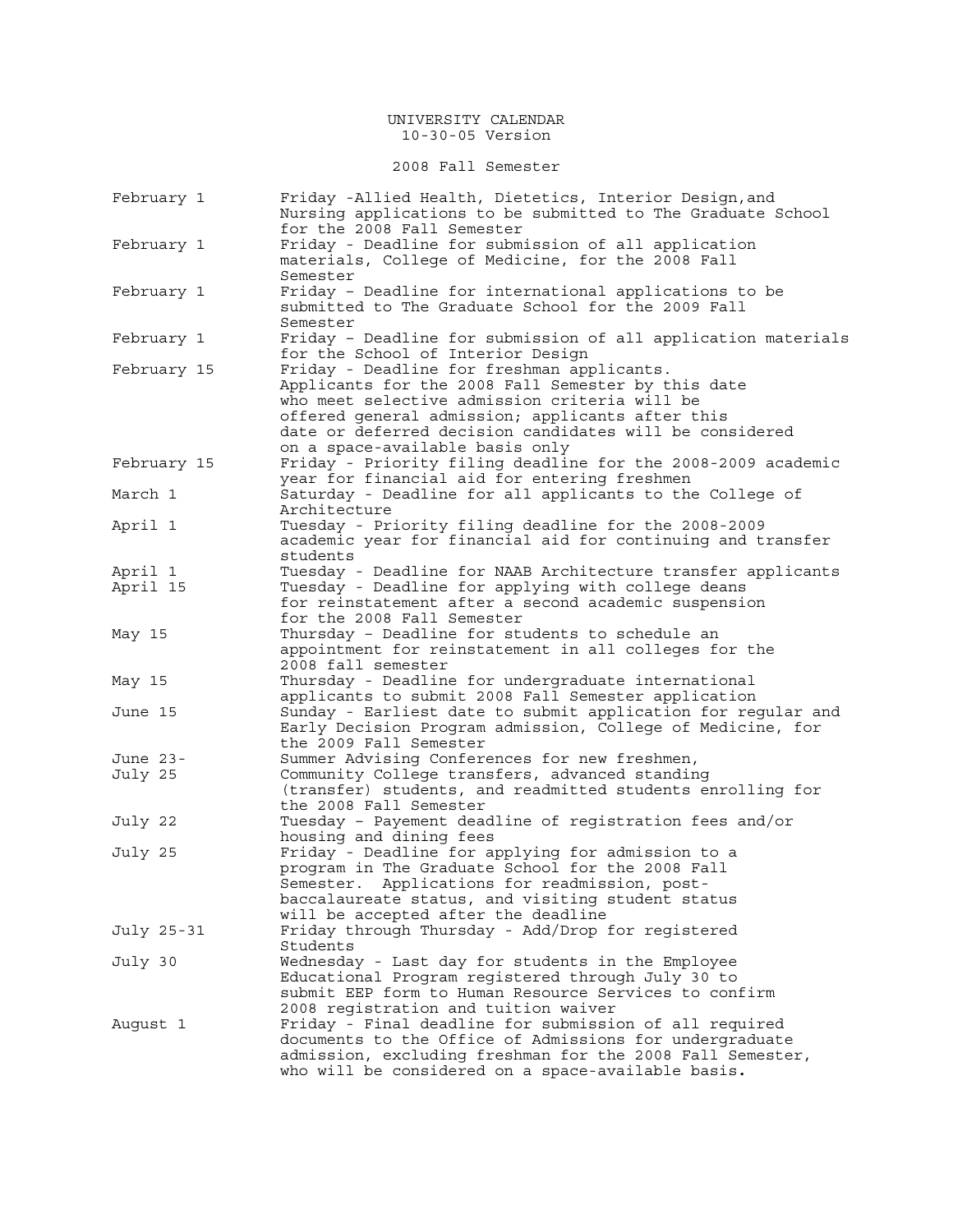### 2008 Fall Semester

| August 1               | Friday - Deadline for application for Early Decision<br>Program, College of Medicine, for the 2009 Fall<br>Semester                                                                                               |
|------------------------|-------------------------------------------------------------------------------------------------------------------------------------------------------------------------------------------------------------------|
| August 13              | Wednesday - Deadline for applying to The Graduate<br>School for readmission, post-baccalaureate status,<br>and visiting student status for the 2008 Fall<br>Semester                                              |
| August 19-25           | Tuesday through Monday - Registration for new program<br>graduate students                                                                                                                                        |
| August 19-25           | Tuesday through Monday - Fall registration for new<br>undergraduate and new program graduate students who<br>entered the University in either the 2008 Four-Week<br>Intersession or Eight-Week Summer Session     |
| August 21-25           | Thursday through Monday - Fall registration for new<br>post-baccalaureate students admitted for the Four-<br>Week Intersession, Eight-Week Summer Session or Fall<br>Semester                                     |
| August 22              | Friday - Advising Conference and Registration for new<br>international students who have been cleared for<br>admission but did not priority register                                                              |
| August 23-26           | Saturday through Tuesday - KY Welcome for all<br>new undergraduate students                                                                                                                                       |
| August 25              | Monday - Advising Conference and Registration for new<br>freshmen and transfer students who have been cleared for<br>admission but did not priority register including<br>registration for Evening and Weekend    |
| August 25-26           | Monday and Tuesday - Opening-of-term add/drop for<br>reqistered students                                                                                                                                          |
| August 25-29           | Monday through Friday - Approved time period for<br>students to change academic majors (note: please<br>check with college for admission deadline)                                                                |
| August 26              | Tuesday - Last day a student may officially drop a<br>course or cancel registration with the University<br>Registrar for a full refund of fees                                                                    |
| August 26              | Tuesday - Advising Conference and Registration for<br>readmission, and non-degree students who have been cleared<br>for admission but did not priority register including<br>registration for Evening and Weekend |
| August 27              | Wednesday - First day of classes                                                                                                                                                                                  |
| August 27-<br>Sept. 3  | Wednesday through Wednesday - Late registration for<br>returning students who did not priority register and<br>new applicants cleared late for admission.<br>A late<br>fee is assessed students who reqister late |
| September 1<br>Sept. 3 | Monday - Labor Day - Academic Holiday<br>Wednesday - Last day to add a class for the 2008<br>Fall Semester                                                                                                        |
| Sept. 3                | Wednesday - Last day to officially withdraw from the<br>University or reduce course load and receive an 80<br>percent refund                                                                                      |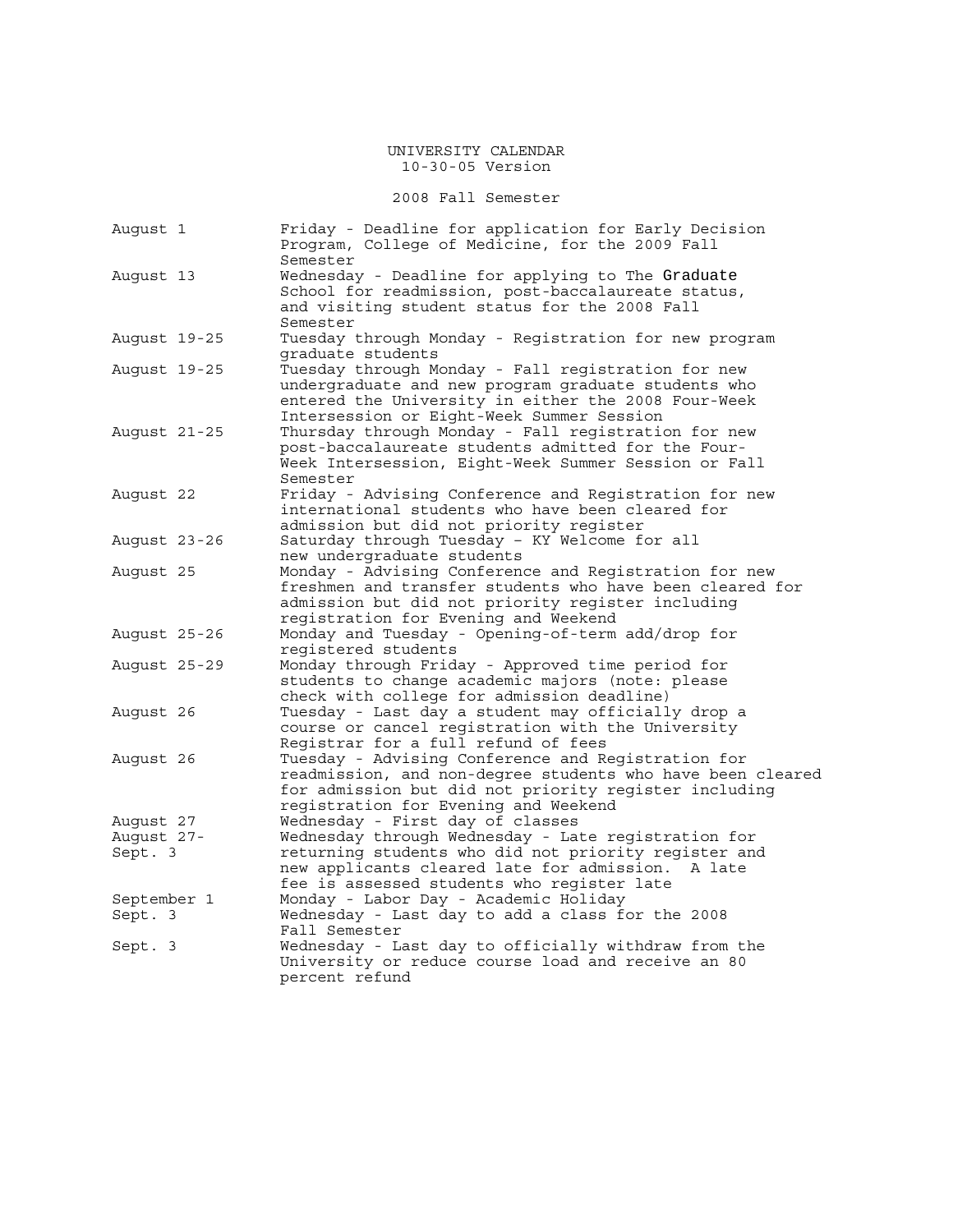2008 Fall Semester

| Sept. 3        | Wednesday - Last day for students in the Employee<br>Educational Program who registered and/or changed      |
|----------------|-------------------------------------------------------------------------------------------------------------|
|                | schedules after July 30 to submit EEP form to Human                                                         |
|                | Resource Services to confirm 2008 Fall Semester                                                             |
|                | registration and tuition waiver                                                                             |
| September 17   | Wednesday - Last day to drop a course without it                                                            |
|                | appearing on the student's transcript                                                                       |
| September 17   | Wednesday - Last day to change grading option (pass/                                                        |
|                | fail to letter grade or letter grade to pass/fail;                                                          |
|                | credit to audit or audit to credit)                                                                         |
| September 19*  | Friday - Last day for reinstatement of students                                                             |
|                | cancelled for nonpayment of registration fees and/or                                                        |
|                | housing and dining fees                                                                                     |
|                | Requires payment of fees and may require payment of                                                         |
|                | reinstatement fee                                                                                           |
| September 24   | Wednesday - Last day to officially withdraw from the                                                        |
|                | University or reduce course load and receive a 50                                                           |
|                | percent refund                                                                                              |
| September 25   | Thursday - Last day for filing an application for a                                                         |
|                | December degree in college dean's office                                                                    |
| September 25   | Thursday - Deadline for submission of application and                                                       |
|                | all required documents to the Office of Undergraduate                                                       |
|                | Admission and University Registrar for change of residency                                                  |
|                | status for 2008 Fall Semester                                                                               |
| October 3      | Friday - Fall Break - Academic Holiday                                                                      |
| October 9      | Thursday - Last day for doctoral candidates for a                                                           |
|                | December degree to submit a Notification of Intent to                                                       |
|                | schedule a final examination in The Graduate School                                                         |
| October 15     | Wednesday - Deadline for submission of application and                                                      |
|                | all required documents to the Office of Admissions                                                          |
|                | for undergraduate applicants planning to attend                                                             |
|                | November Advising Conference (including registration                                                        |
|                | for spring classes)                                                                                         |
| October 20     | Monday - Midterm of 2008 Fall Semester                                                                      |
| October 21-    | Tuesday through Monday - Approved time period for                                                           |
| Nov. 3         | students to change academic majors (note: please                                                            |
|                | check with college for admission deadline)                                                                  |
| October 24*    | Friday - Last day to withdraw from the University or<br>reduce course load. Students can withdraw or reduce |
|                | course load after this date only for "urgent non-                                                           |
|                | academic reasons."                                                                                          |
| Nov. $3-$      | Monday through Wednesday - Priority registration for the                                                    |
| November 26    | 2009 Spring Semester                                                                                        |
| November 3     | Monday - Deadline for completed AMCAS application,                                                          |
|                | College of Medicine, for the 2009 Fall Semester                                                             |
| November 4     | Tuesday - Presidential Election - Holiday                                                                   |
| November 21    | Friday - 2009 Spring Semester Advising Conference for                                                       |
|                | new and readmitted undergraduate students                                                                   |
| November 27-29 | Thursday through Saturday - Thanksgiving                                                                    |
|                | Academic Holidays                                                                                           |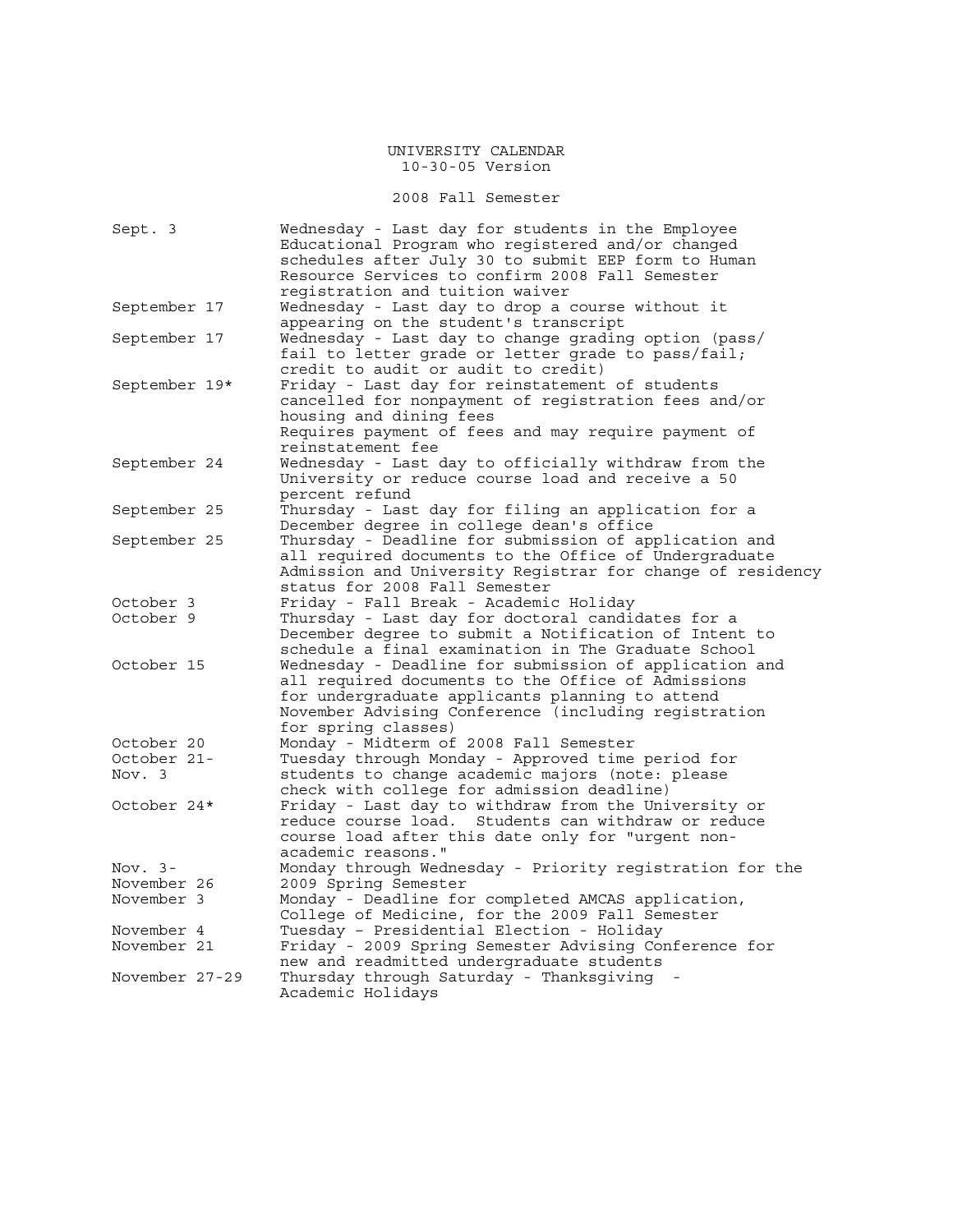### 2008 Fall Semester

| December 1     | Monday - Deadline for submission of application and<br>receipt of all materials for admission, readmission or                                                                                                                                         |
|----------------|-------------------------------------------------------------------------------------------------------------------------------------------------------------------------------------------------------------------------------------------------------|
|                | transfer to the College of Law for the 2008 Spring<br>Semester                                                                                                                                                                                        |
| December 8     | Monday - Deadline for applying for admission to a<br>program in The Graduate School for the 2008 Spring<br>Semester. Applications for readmission, post-<br>baccalaureate status, and visiting student<br>status will be accepted after the deadline. |
| December 3-    | Wednesday through Monday - Add/Drop for registered                                                                                                                                                                                                    |
| December 22    | students for the 2008 Spring Semester                                                                                                                                                                                                                 |
| December 10    | Wednesday - Last day for students in the Employee<br>Program registered through December 5 to submit EEP<br>form to Human Resource Services to confirm 2008 Spring<br>Semester registration and tuition waiver                                        |
| December 12    | Friday - Last day of classes                                                                                                                                                                                                                          |
| December 15-19 | Monday through Friday - Final Examinations                                                                                                                                                                                                            |
| December 17    | Wednesday - Deadline for applying to The Graduate<br>School for readmission, post-baccalaureate status,<br>and visiting student status for the 2008 Spring<br>Semester                                                                                |
| December 19    | Friday - End of 2008 Fall Semester                                                                                                                                                                                                                    |
| December 22    | Monday - Final deadline for submission of grades to the<br>Registrar's Office by 4 p.pm.                                                                                                                                                              |

\* These dates are under review and are subject to change.

SUMMARY OF TEACHING DAYS, FALL SEMESTER 2008

|           | Mon. | Tues. | Wed. | Thurs. | Fri. | Sat. | Teaching Days |    |
|-----------|------|-------|------|--------|------|------|---------------|----|
| Auqust    |      |       |      |        |      |      | August        |    |
| September | 4    | 5     | 4    | 4      |      | 4    | September     | 25 |
| October   | 4    | 4     | 5    | 5      | 4    | 4    | October       | 26 |
| November  | 4    | 4     | 4    |        | 3    | 4    | November      | 22 |
| December  | 2    | 2     | 2    |        | 2    |      | December      | 11 |
| Totals    | 14   | 15    | 16   | 15     | 14   | 14   |               | 88 |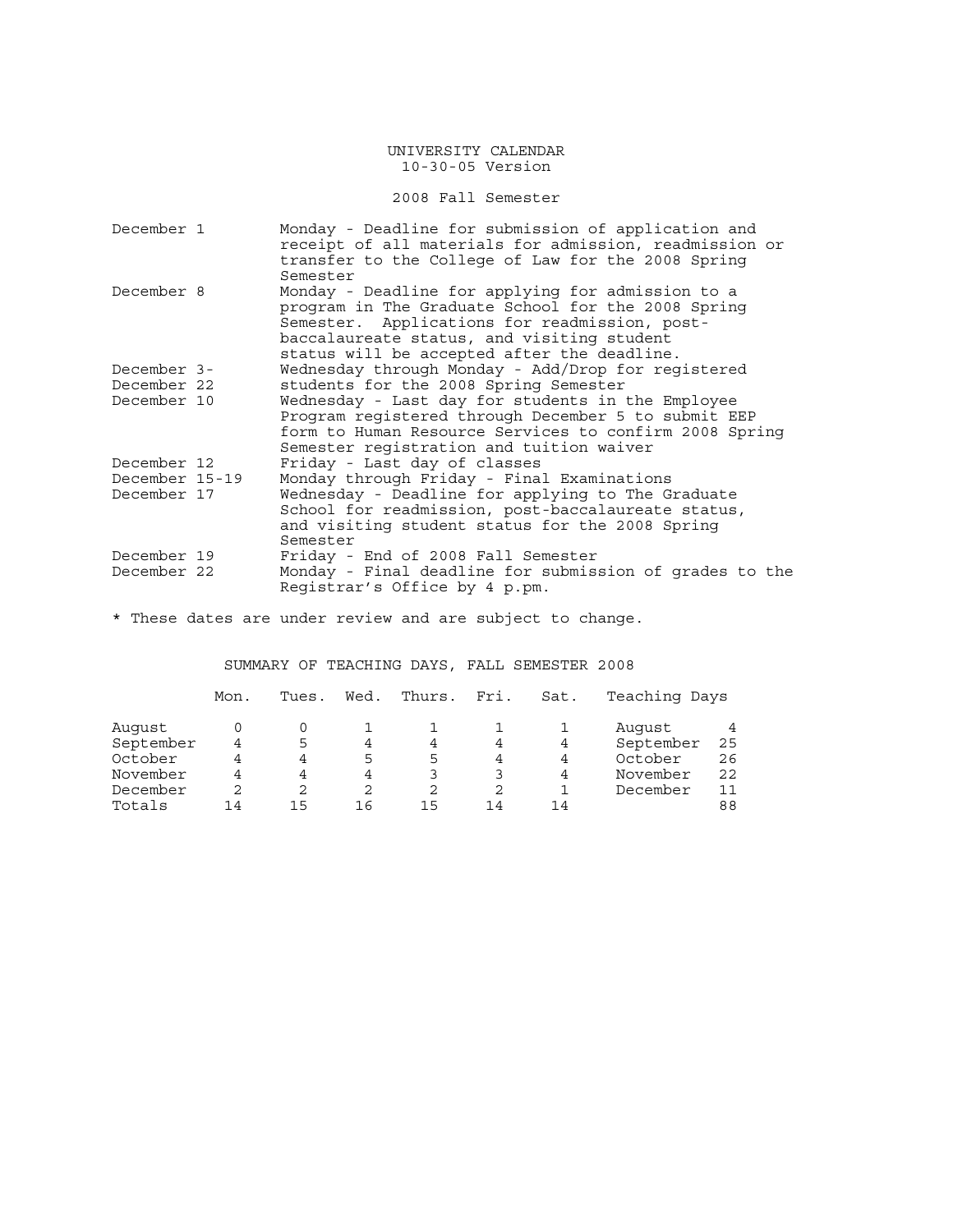# 2009 Spring Semester

| February 15<br>2008                | Friday - Priority filing deadline for the 2008-2009<br>academic year for financial aid for entering freshman                                                                                                                                             |
|------------------------------------|----------------------------------------------------------------------------------------------------------------------------------------------------------------------------------------------------------------------------------------------------------|
| April 1<br>2008                    | Tuesday - Priority filing deadline for the 2008-2009<br>academic year for financial aid for continuing and<br>transfer students                                                                                                                          |
| June 15<br>2008                    | Sunday - Deadline for international applications to<br>be submitted to The Graduate School for the 2009<br>Spring Semester                                                                                                                               |
| September 15<br>2008               | Monday - Deadline for applying with college deans<br>for reinstatement after a second academic suspension<br>for the 2009 Spring Semester                                                                                                                |
| October 1<br>2008                  | Wednesday - Deadline for students to schedule an<br>appointment for reinstatement in all colleges for the<br>2009 spring semester                                                                                                                        |
| October 15<br>2008                 | Wednesday - Deadline for submission of application and<br>all required documents to the Office of Admissions<br>for undergraduate applicants planning to attend<br>November Advising Conference (including registration<br>for spring classes)           |
| October 15<br>2008                 | Wednesday - Deadline for undergraduate international<br>applicants to submit 2009 Spring Semester application                                                                                                                                            |
| November 21<br>2008                | Friday - Advising Conference for freshmen, transfer,<br>readmission students admitted for spring 2009                                                                                                                                                    |
| December 1<br>2008                 | Monday - Final deadline for submission of<br>application and all required documents to the Office<br>of Admissions for undergraduate admission for the<br>2009 Spring Semester.                                                                          |
| December 3-<br>December 22<br>2008 | Wednesday through Monday - Add/Drop for registered<br>students for the 2009 Spring Semester                                                                                                                                                              |
| December 8<br>2008                 | Monday - Deadline for applying for admission to a<br>program in The Graduate School for the 2009 Spring<br>Applications for readmission, post-<br>Semester.<br>baccalaureate status, and visiting student status<br>will be accepted after the deadline. |
| December 10<br>2008                | Wednesday - Last day for students in the Employee<br>Educational Program registered through December 10 to<br>submit EEP form to Human Resource Services to confirm<br>2009 Spring Semester registration and tuition waiver                              |
| December 17<br>2008                | Wednesday - Deadline for applying to The Graduate<br>School for readmission, post-baccalaureate status, and<br>visiting student status for the 2009 Spring Semester                                                                                      |
| December 22<br>2008                | Monday - Payment deadline of registration fees and/or<br>housing and dining fees                                                                                                                                                                         |
| January 7-12                       | Wednesday through Monday - Registration for new program<br>graduate students                                                                                                                                                                             |
| January 8-12                       | Thursday through Monday - Registration for new post-<br>baccalaureate students                                                                                                                                                                           |
| January 9                          | Friday - International Student Advising Conference                                                                                                                                                                                                       |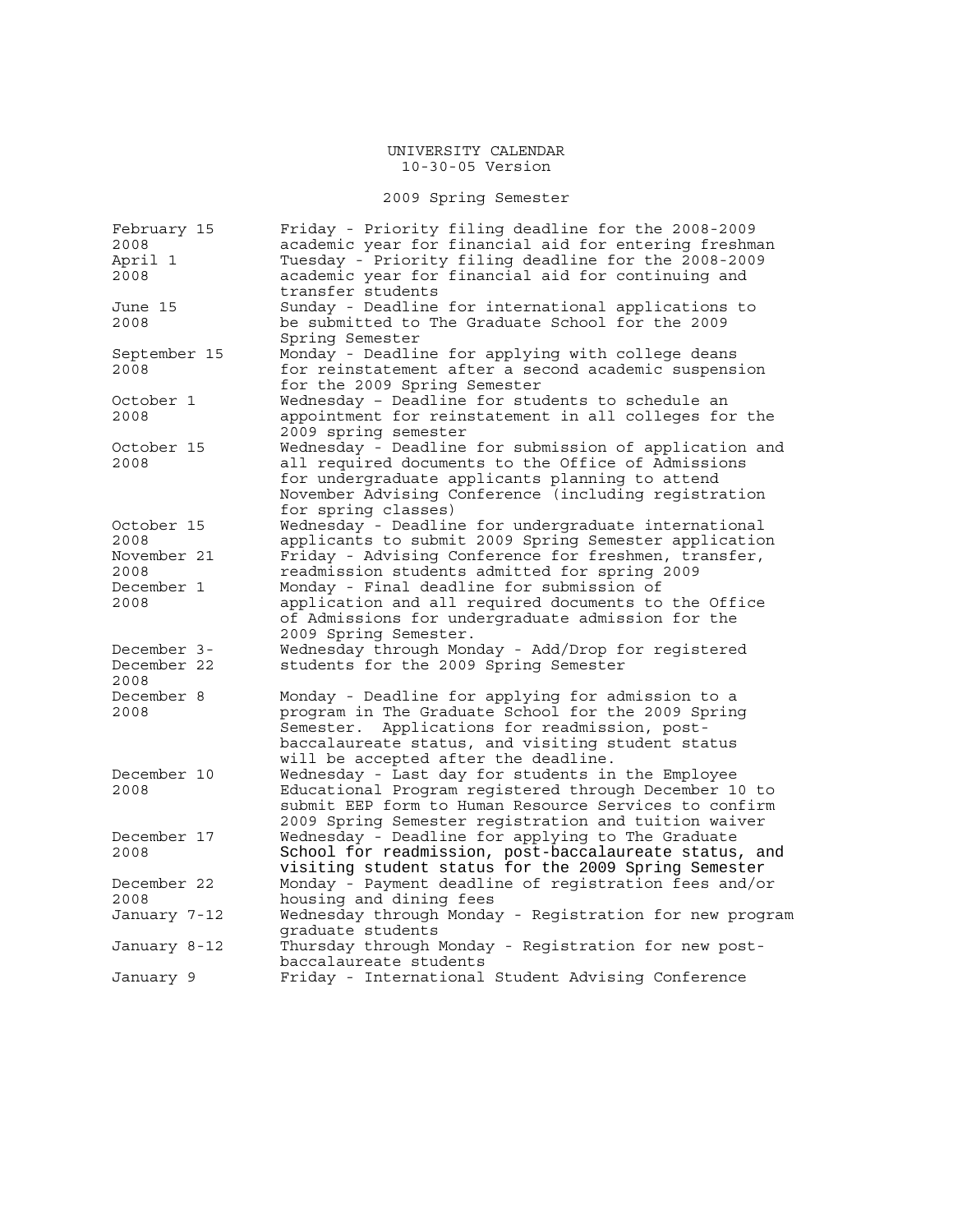2009 Spring Semester

| January 12                  | Monday - Advising Conference and Registration for new<br>students who have been cleared for admission but did not<br>priority register including registration for Evening and<br>Weekend                                                                  |
|-----------------------------|-----------------------------------------------------------------------------------------------------------------------------------------------------------------------------------------------------------------------------------------------------------|
| January 12-13               | Monday and Tuesday - Opening-of-term add/drop for<br>registered students                                                                                                                                                                                  |
| January 13                  | Tuesday - Last day a student may officially drop a<br>course or cancel registration with the University<br>Reqistrar for a full refund of fees                                                                                                            |
| January 13                  | Tuesday - Advising Conference and Registration for<br>readmission, transient, non-degree, and auditing<br>students including registration for Evening and Weekend                                                                                         |
| January 14<br>January 14-21 | Wednesday - First day of classes<br>Wednesday through Wednesday - Late registration for<br>returning students who did not priority register and<br>new applicants cleared late for admission. A late<br>fee is assessed students who register late.       |
| January 19                  | Monday - Martin Luther King Birthday - Academic<br>Holiday                                                                                                                                                                                                |
| January 21                  | Wednesday - Last day to add a class for the 2009 Spring<br>Semester                                                                                                                                                                                       |
| January 21                  | Wednesday - Last day to officially withdraw from the<br>University or reduce course load and receive an 80<br>percent refund                                                                                                                              |
| January 21                  | Wednesday - Last day for students in the Employee<br>Educational Program who registered and/or changed schedules<br>after December 11 to submit EEP form to Human Resource<br>Services to confirm 2009 Spring Semester registration and<br>tuition waiver |
| February 1                  | Sunday - Deadline for international applications to<br>be submitted to The Graduate School for the 2009 Fall<br>Semester                                                                                                                                  |
| February 1                  | Sunday - Preferred deadline for submitting application<br>for admission to the College of Dentistry for the 2009<br>Fall Semester                                                                                                                         |
| February 4                  | Wednesday - Last day to drop a course without it<br>appearing on the student's transcript                                                                                                                                                                 |
| February 4                  | Wednesday - Last day to change grading option (pass/<br>fail to letter grade or letter grade to pass/fail;<br>credit to audit or audit to credit)                                                                                                         |
| February 6*                 | Friday - Last day for reinstatement of students<br>cancelled for nonpayment of registration fees and/or<br>housing and dining fees. Requires payment of fees<br>and may require payment of reinstatement fee.                                             |
| February 11                 | Wednesday - Last day to officially withdraw from the<br>University or reduce course load and receive a<br>50 percent refund                                                                                                                               |
| February 12                 | Thursday - Last day for filing an application for a<br>May degree in college dean's office                                                                                                                                                                |
| February 12                 | Thursday - Deadline for submission of application and<br>all required documents to the Office of Undergraduate<br>Admission and University Registrar for change of residency<br>status for 2009 Spring Semester                                           |
| February 26                 | Thursday - Last day for doctoral candidates for a May<br>degree to submit a Notification of Intent to schedule<br>a final examination in The Graduate School                                                                                              |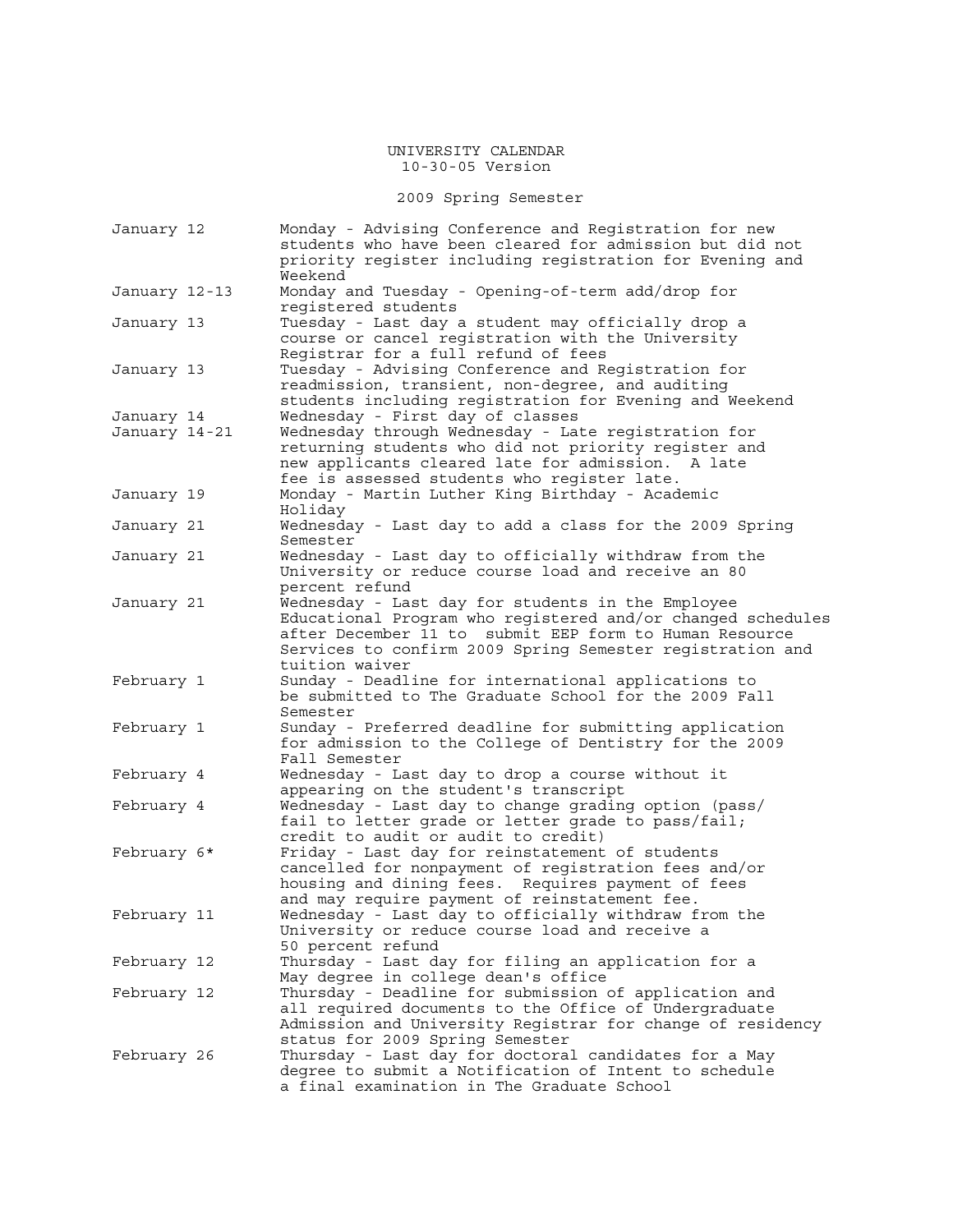# 2009 Spring Semester

| March 1     | Sunday - Last day for submission of application for<br>admission to the College of Law for the 2009 Fall |
|-------------|----------------------------------------------------------------------------------------------------------|
| March 2-    | Semester                                                                                                 |
| April 22    | Monday-Wednesday - Students are prohibited from<br>changing academic major                               |
| March 9     | Monday - Midterm of 2009 Spring Semester                                                                 |
| March 13    | Friday - Last day to withdraw from the University or                                                     |
|             | reduce course load. Students cam withdraw or reduce                                                      |
|             | course load after this date only for "urgent non-                                                        |
|             | academic reasons."                                                                                       |
| March 16-21 | Monday through Saturday - Spring Vacation - Academic                                                     |
|             | Holidays                                                                                                 |
| March 30-   | Monday through Wednesday - Priority registration for the                                                 |
| April 22    | 2009 Fall Semester and both 2009 Summer Sessions                                                         |
| April 10    | Friday - Deadline for applying for admission to a                                                        |
|             | program in The Graduate School for the 2009 Four-Week Summer                                             |
|             | Session. Applications for readmission, post-                                                             |
|             | baccalaureate status, and visiting student status                                                        |
|             | will be accepted after the deadline                                                                      |
| April 29    | Wednesday - Deadline for applying to The Graduate                                                        |
|             | School for readmission, post-baccalaureate status,                                                       |
|             | and visiting student status for the 2009 Four-Week                                                       |
|             | Intersession                                                                                             |
| May 1       | Friday - Last day of classes                                                                             |
| May 4-May 8 | Monday through Friday - Final Examinations                                                               |
| May $5-$    | Tuesday through Monday - Four-Week Intersession                                                          |
| May 11      | registration and add/drop continue for students                                                          |
|             | enrolled in the 2009 Spring Semester                                                                     |
| May $5-$    | Tuesday through Wednesday - Eight-Week Summer Session                                                    |
| June 10     | registration and add/drop continue for students                                                          |
|             | enrolled in the 2009 Spring Semester                                                                     |
| May $5-$    | Tuesday through Saturday - Add/Drop for priority                                                         |
| June 20     | registered students for the 2008 Fall Semester                                                           |
| May 8       | Friday - End of 2009 Spring Semester                                                                     |
| May 9       | Saturday - Commencement                                                                                  |
| May 11      | Monday - Final deadline for submission of grades to the                                                  |
|             | Registrar's office by 4 p.m.                                                                             |
| May $11-$   | College of Pharmacy 15-Week Summer Term                                                                  |
| August 21   |                                                                                                          |

\* These dates are under review and are subject to change.

SUMMARY OF TEACHING DAYS, SPRING SEMESTER 2008

|          | Mon. | Tues. | Wed.                     | Thurs. | Fri. | Sat.                     | Teaching Days |    |
|----------|------|-------|--------------------------|--------|------|--------------------------|---------------|----|
| January  |      |       |                          |        |      |                          | January       | 15 |
| February | 4    | 4     | 4                        | 4      | 4    | 4                        | February      | 24 |
| March    | 4    | 4     |                          |        | 3    | 4                        | March         | 21 |
| April    | 4    | 4     | 5                        | 5      | 4    | 4                        | April         | 26 |
| May      |      |       | $\overline{\phantom{0}}$ |        |      | $\overline{\phantom{0}}$ | May           |    |
| Totals   | 1 ว  | 14    | 15                       | 15     | 14   | 15                       |               | 86 |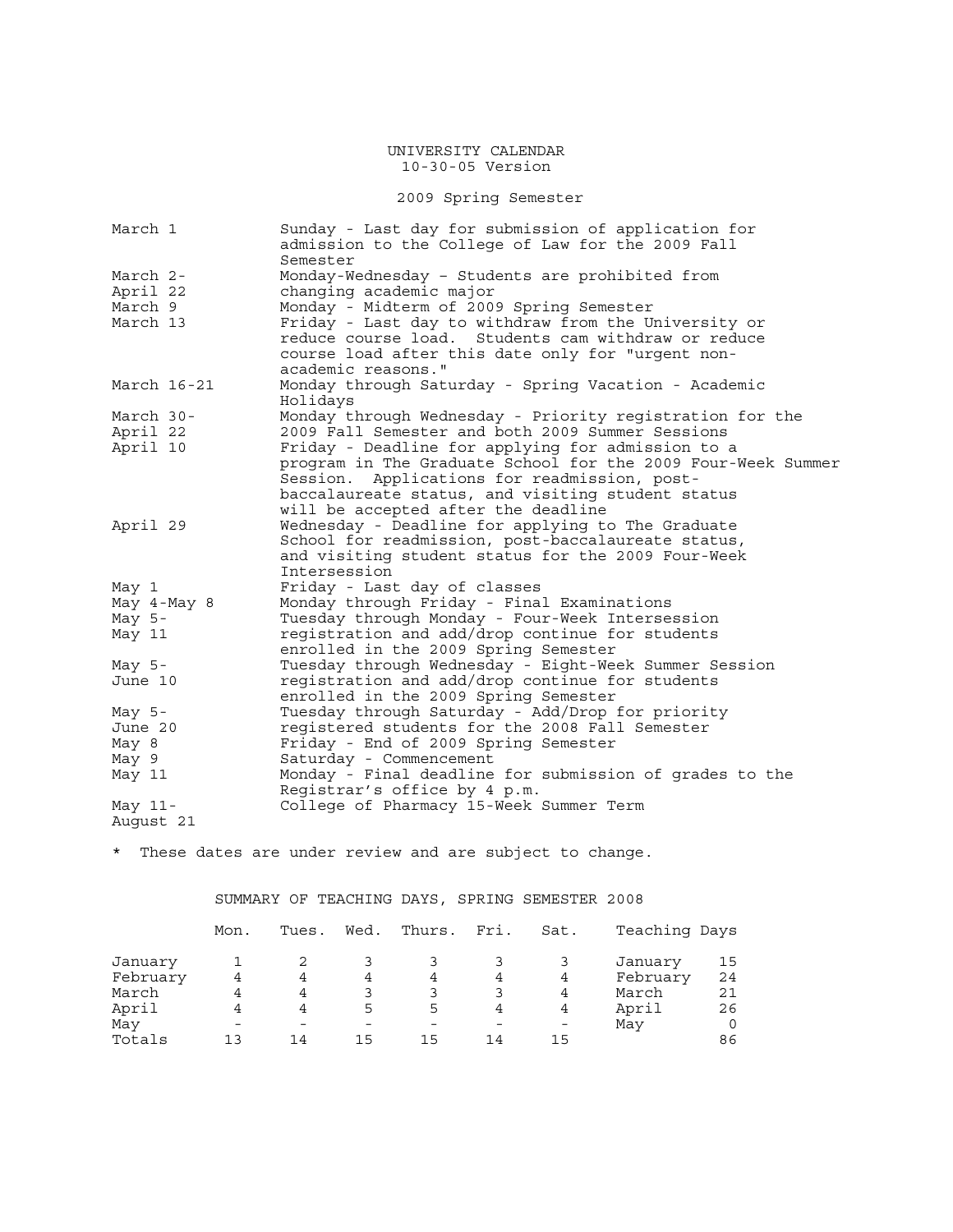2009 Four-Week – First Summer Session

| March 1   | Sunday - Applications available to apply for<br>financial aid for the 4 week and/or the 8 week summer<br>term(s)                                                                                                                                              |
|-----------|---------------------------------------------------------------------------------------------------------------------------------------------------------------------------------------------------------------------------------------------------------------|
| March 15  | Sunday - Priority filing deadline for financial aid for the<br>4 week and/or the 8 week summer term(s)                                                                                                                                                        |
| April 10  | Friday - Deadline for applying for admission to a<br>program in The Graduate School for the 2009 Four-Week Summer<br>Session. Applications for readmission, post-<br>baccalaureate status, and visiting student status<br>will be accepted after the deadline |
| April 15  | Wednesday - Deadline for submission of application and<br>all required documents to the Office of Admissions<br>for undergraduate admission for the 2009 Four-Week<br>Intersession                                                                            |
| April 22  | Wednesday - Payment deadline of registration fees and/or<br>housing and dining fees                                                                                                                                                                           |
| April 29  | Wednesday - Deadline for applying to The Graduate<br>School for readmission, post-baccalaureate status,<br>and visiting student status for the 2009 Four-Week<br>Intersession                                                                                 |
| May 4     | Monday - Postmark deadline for mailing payment for 2009 four<br>week                                                                                                                                                                                          |
| May $5-$  | Tuesday through Monday - Four-Week Intersession                                                                                                                                                                                                               |
| May 11    | registration and add/drop continue for students<br>enrolled in the 2009 Spring Semester                                                                                                                                                                       |
| May 11    | Monday - Beginning of College of Pharmacy 15-week<br>Summer Term                                                                                                                                                                                              |
| May 11    | Monday - Advising Conference and Registration for new<br>students                                                                                                                                                                                             |
| May 11    | Monday - Deadline for applying for admission to a program in<br>the Graduate School for the 2009 Eight Week Summer Session.<br>Applications for readmission, post-baccalaureate status, and<br>visiting student status will be accepted after the deadline    |
| May 12    | Tuesday - First day of classes                                                                                                                                                                                                                                |
| May 12    | Tuesday - Last day a student may officially drop a<br>course or cancel registration with the University<br>Registrar for a full refund of fees                                                                                                                |
| May 12-13 | Tuesday through Wednesday - Late registration for<br>returning students not already registered and new<br>applicants cleared late for admission.<br>A late<br>fee is assessed students who register late                                                      |
| May 13    | Wednesday - Last day to add a class for the 2009<br>Four-Week Intersession                                                                                                                                                                                    |
| May 13    | Wednesday - Last day to officially withdraw from the<br>University or reduce course load and receive an 80<br>percent refund                                                                                                                                  |
| May 13    | Wednesday - Last day for students in the Employee<br>Educational Program to submit EEP form to Human<br>Resource Services for tuition waiver for the 2009<br>Four-Week Intersession                                                                           |
| May 18    | Monday - Last day to drop a course without it<br>appearing on the student's transcript                                                                                                                                                                        |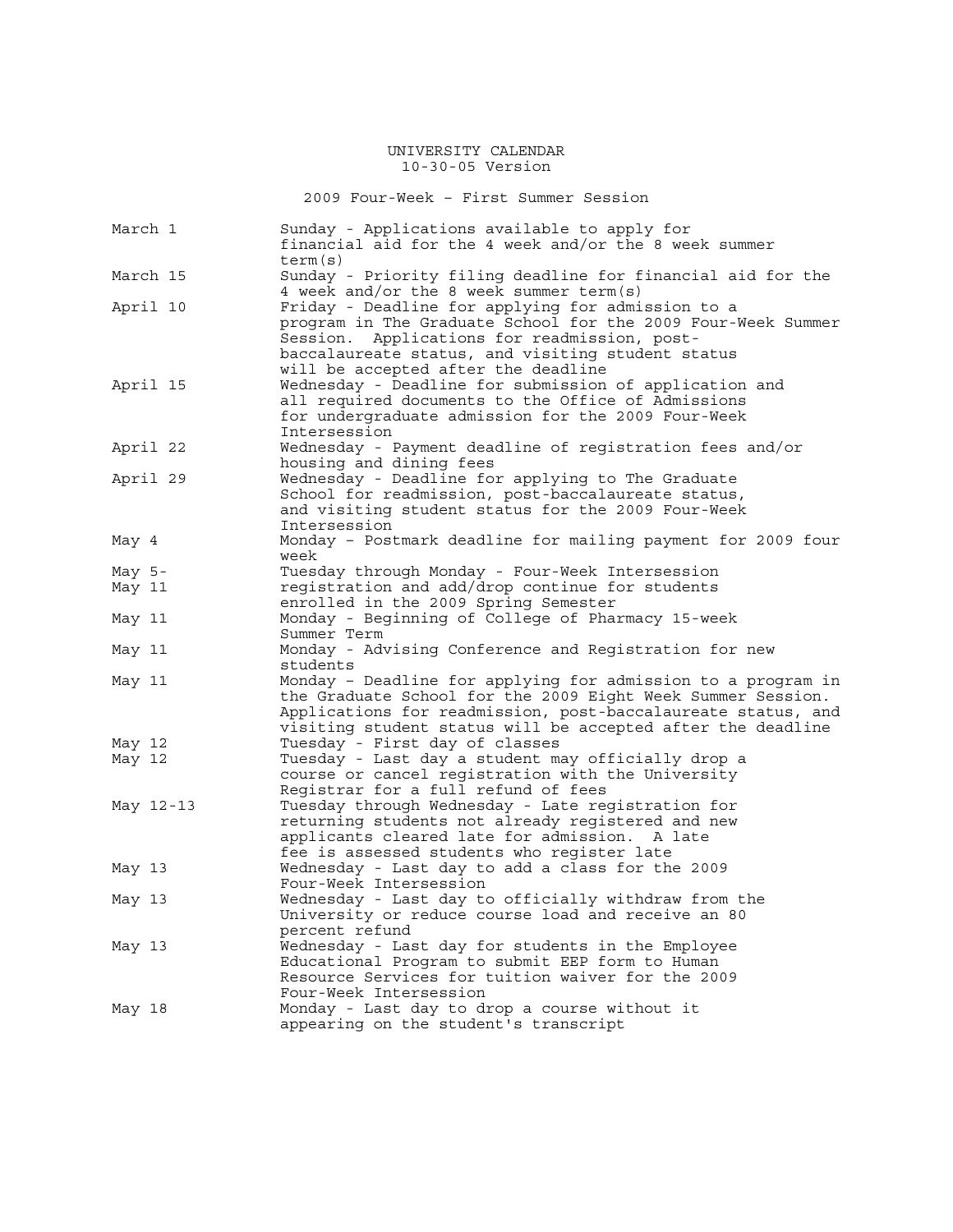2009 Four-Week - First Summer Session

| May 18     | Monday - Last day to change grading option (pass/fail<br>to letter grade or letter grade to pass/fail; credit |
|------------|---------------------------------------------------------------------------------------------------------------|
|            | to audit or audit to credit)                                                                                  |
| May 19     | Tuesday - Last day to officially withdraw from the                                                            |
|            | University or reduce course load and receive a 50                                                             |
|            | percent refund                                                                                                |
| May $20 -$ | Wednesday through Wednesday - Eight-Week registration                                                         |
| June 10    | and add/drop for students who entered the University                                                          |
|            | in the 2009 Four-Week Intersession                                                                            |
| May 25     | Monday - Memorial Day - Academic Holiday                                                                      |
| May 26     | Tuesday - Midterm of 2009 Four-Week Intersession                                                              |
| May 27     | Wednesday - Last day to withdraw from the University or                                                       |
|            | reduce course load. Students can withdraw or reduce course                                                    |
|            | load after this date only for "urgent non-academic reasons."                                                  |
| May 27     | Wednesday - Deadline for applying to The Graduate                                                             |
|            | School for readmission, post-baccalaureate status,                                                            |
|            | and visiting student status for the 2009 Eight-Week                                                           |
|            | Summer Session                                                                                                |
| June 3     | Wednesday - Last day for doctoral candidates for an                                                           |
|            | August degree to submit a Notification of Intent to                                                           |
|            | schedule a final examination in The Graduate School                                                           |
| June $4*$  | Thursday - Last day for reinstatement of students                                                             |
|            | cancelled for nonpayment of registration fees and/or                                                          |
|            | housing and dining fees. Requires payment of fees                                                             |
|            | and may require payment of reinstatement fee.                                                                 |
| June 9     | Tuesday - Final Examinations                                                                                  |
| June 9     | Tuesday - End of 2009 Four-Week Intersession                                                                  |
| June 10    | Wednesday - Deadline for submission of application and all                                                    |
|            | required documents to the Office of Undergraduate Admission                                                   |
|            | and University Registrar for change of residency status for                                                   |
|            | the Four-Week and the Eight-Week Summer Sessions                                                              |
| June 12    | Friday - All grades due in Registrar's Office by                                                              |
|            | 12 noon                                                                                                       |

\* These dates are under review and are subject to change.

# SUMMARY OF TEACHING DAYS, 2008 FOUR-WEEK INTERSESSION

|        | Mon. |   |                                 | Tues. Wed. Thurs. Fri. Sat.   |               | Teaching Days |    |
|--------|------|---|---------------------------------|-------------------------------|---------------|---------------|----|
| Mav    |      |   | $\mathcal{A}$ and $\mathcal{A}$ | $\overline{3}$ $\overline{3}$ | $\frac{3}{3}$ | Mav           | 16 |
| June   |      |   |                                 |                               |               | June          |    |
| Totals |      | 5 |                                 |                               |               |               |    |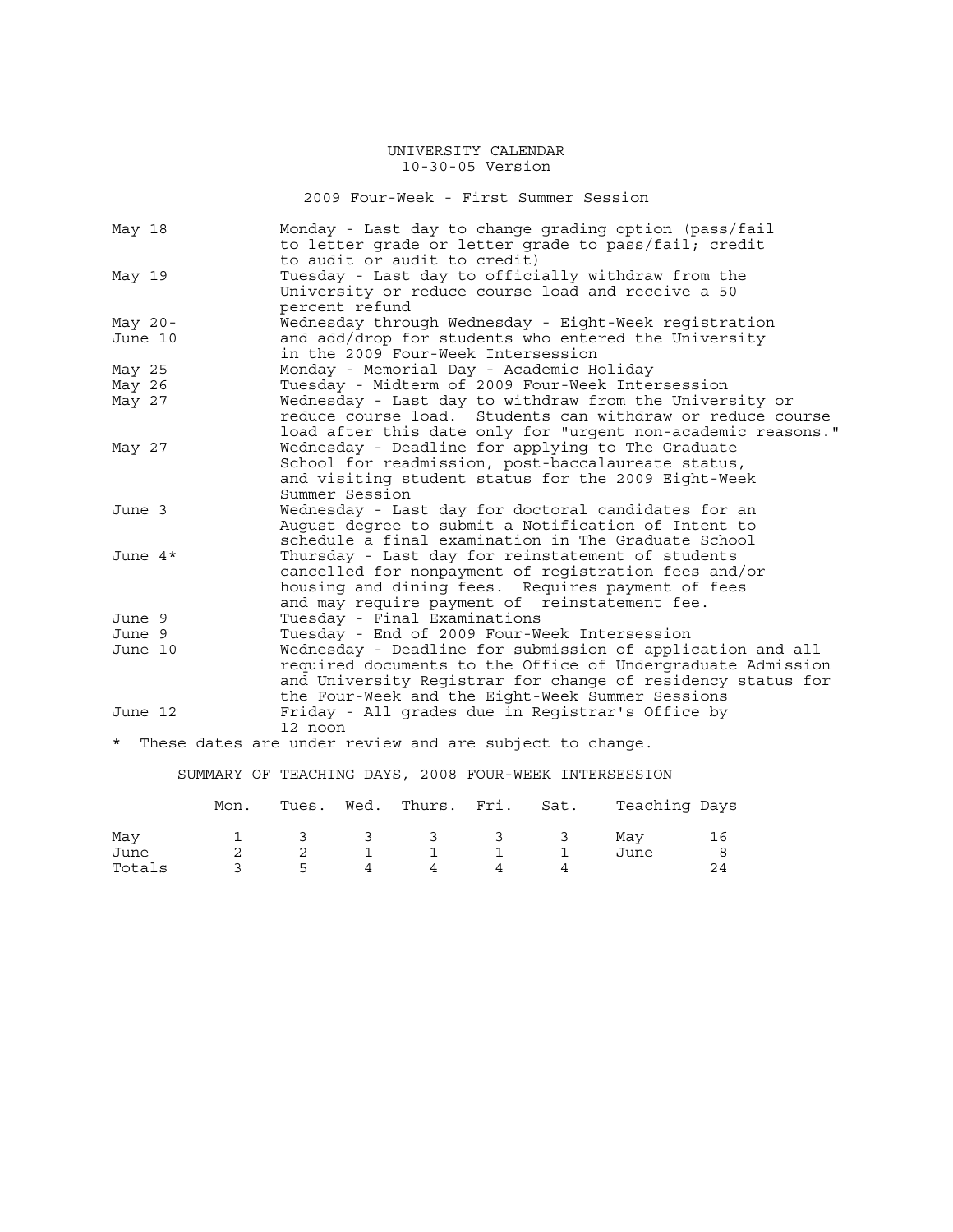2009 Eight-Week - Second Summer Session

| March 1    | Sunday - Applications available to apply for financial<br>aid for the 4 week and/or the 8 week summer term(s) |
|------------|---------------------------------------------------------------------------------------------------------------|
| March 15   | Sunday - Priority filing deadline for financial aid for                                                       |
|            | the 4 week and/or the 8 week summer term(s)                                                                   |
| April 10   | Friday - Deadline for applying for admission to a                                                             |
|            | program in The Graduate School for the 2009 Summer                                                            |
|            | Applications for readmission, post-<br>Sessions.                                                              |
|            | baccalaureate status, and visiting student status                                                             |
|            | will be accepted after the deadline                                                                           |
| May $5-$   | Tuesday through Wednesday - Eight-Week Summer Session                                                         |
| June 10    | registration and add/drop continue for students                                                               |
|            | enrolled in the 2009 Spring Semester                                                                          |
| May 11     | Monday - Deadline for applying for admission to a program in                                                  |
|            | the Graduate School for the 2009 Eight Week Summer Session.                                                   |
|            | Applications for readmission, post-baccalaureate status, and                                                  |
|            | visiting student status will be accepted after the deadline                                                   |
| May 15     | Friday - Deadline for submission of application and                                                           |
|            | all required documents to the Office of Admissions                                                            |
|            | for undergraduate admission for the 2008 Eight-Week                                                           |
|            | Summer Session.                                                                                               |
| May $20 -$ | Wednesday through Wednesday - Eight-Week registration                                                         |
| June 10    | and add/drop for students who entered the University                                                          |
|            | in the 2009 Four-Week Intersession                                                                            |
| May 22     | Friday - Payment deadline of registration fees and/or                                                         |
|            | housing and dining fees                                                                                       |
| May 27     | Wednesday - Deadline for applying to The Graduate                                                             |
|            | School for readmission, post-baccalaureate status, and                                                        |
|            | visiting student status for the 2009 Eight-Week Summer                                                        |
|            | Session                                                                                                       |
| June 10    | Wednesday - Deadline for submission of application and all                                                    |
|            | required documents to the Office of Undergraduate Admission                                                   |
|            | and University Registrar for change of residency status for                                                   |
|            | the Eight-Week Summer Session                                                                                 |
| June 10    | Wednesday - Advising Conference and Registration for new                                                      |
|            | students including registration for Evening and Weekend                                                       |
| June 11    | Thursday - First day of classes                                                                               |
| June 11    | Thursday - Last day a student may officially drop a                                                           |
|            | course or cancel registration with the University                                                             |
|            | Registrar for a full refund of fees                                                                           |
| June 11-12 | Thursday through Friday - Late registration for                                                               |
|            | returning students not already registered and new                                                             |
|            | applicants cleared late for admission. A late                                                                 |
|            | fee is assessed students who register late.                                                                   |
|            |                                                                                                               |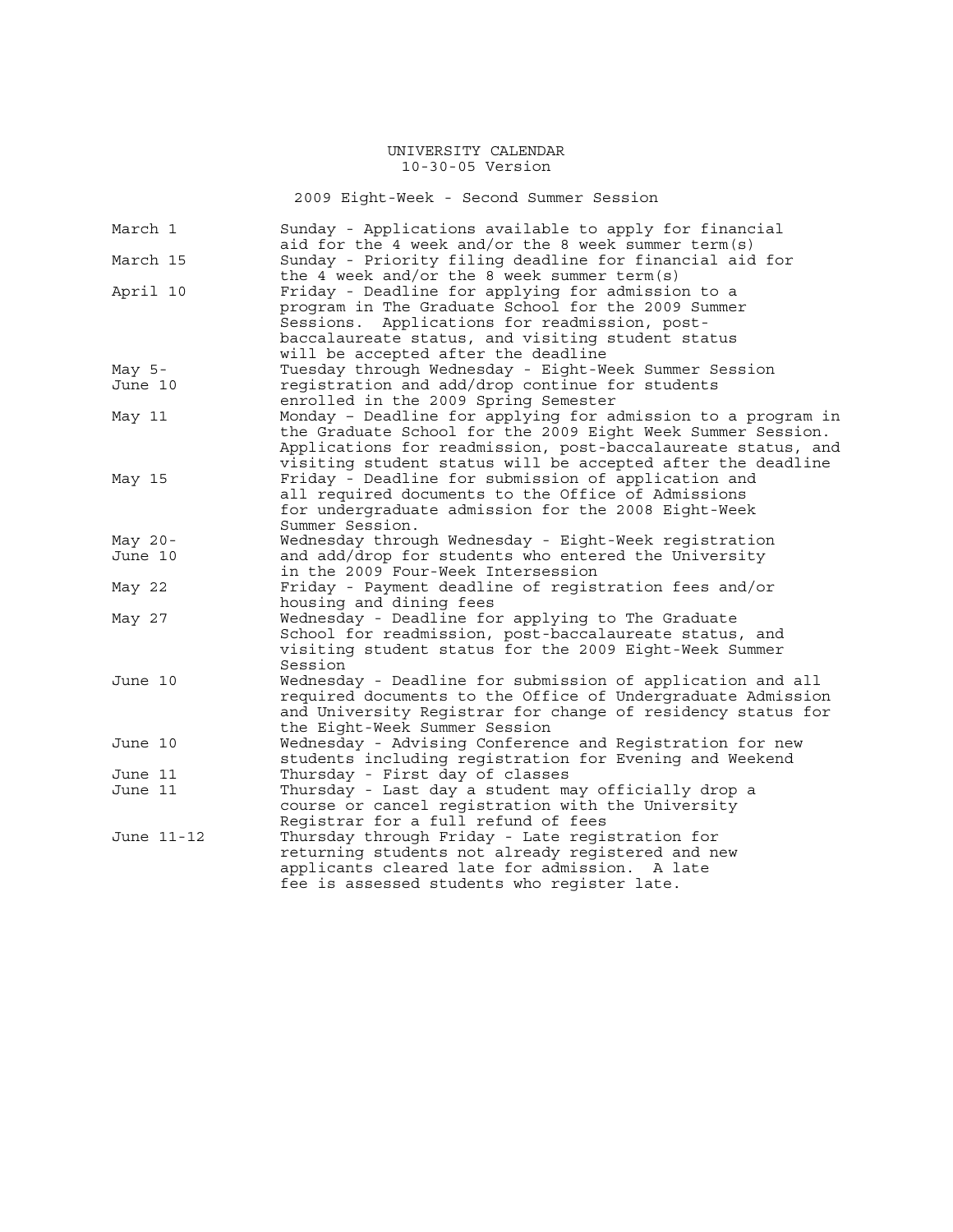2009 Eight-Week – Second Summer Session

| June 12   |  | Friday - Last day to enter an organized class for the<br>2009 Eight-Week Summer Session                     |  |  |  |  |  |
|-----------|--|-------------------------------------------------------------------------------------------------------------|--|--|--|--|--|
| June 12   |  | Friday - Last day to officially withdraw from the<br>University or reduce course load and receive an 80     |  |  |  |  |  |
|           |  | percent refund                                                                                              |  |  |  |  |  |
| June 12   |  | Friday - Last day for students in the Employee                                                              |  |  |  |  |  |
|           |  | Educational Program to submit EEP form to Human                                                             |  |  |  |  |  |
|           |  | Resource Services for tuition waiver for the 2009                                                           |  |  |  |  |  |
|           |  | Eight-Week Summer Session                                                                                   |  |  |  |  |  |
| June 15   |  | Monday - Deadline for international applications to                                                         |  |  |  |  |  |
|           |  | be submitted to The Graduate School for the 2010                                                            |  |  |  |  |  |
| June 22   |  | Spring Semester<br>Monday - Last day to change grading option (pass/fail                                    |  |  |  |  |  |
|           |  | to letter grade or letter grade to pass/fail; audit                                                         |  |  |  |  |  |
|           |  | to credit or credit to audit)                                                                               |  |  |  |  |  |
| June 22   |  | Monday - Last day to drop a course without it                                                               |  |  |  |  |  |
|           |  | appearing on the student's transcript                                                                       |  |  |  |  |  |
| June 22-  |  | Summer Advising Conferences for new freshmen,                                                               |  |  |  |  |  |
| July 31   |  | Community College transfers, advanced standing                                                              |  |  |  |  |  |
|           |  | (transfer) students, auditors, non-degree and                                                               |  |  |  |  |  |
|           |  | readmitted students enrolling for the 2009 Fall                                                             |  |  |  |  |  |
|           |  | Semester                                                                                                    |  |  |  |  |  |
| June 25   |  | Thursday - Last day to officially withdraw from the                                                         |  |  |  |  |  |
|           |  | University or reduce course load and receive a 50                                                           |  |  |  |  |  |
|           |  | percent refund                                                                                              |  |  |  |  |  |
| June 26   |  | Friday - Last day for filing an application for an                                                          |  |  |  |  |  |
|           |  | August degree in college dean's office                                                                      |  |  |  |  |  |
| July 2*   |  | Thursday - Last day for reinstatement of students                                                           |  |  |  |  |  |
|           |  | cancelled for nonpayment of registration fees and/or<br>housing and dining fees. Requires payment of fees   |  |  |  |  |  |
|           |  | and may require payment of reinstatement fee.                                                               |  |  |  |  |  |
| July 3    |  | Friday - Independence Day - Academic Holiday                                                                |  |  |  |  |  |
| July 15   |  | Wednesday - Last day to withdraw from the University                                                        |  |  |  |  |  |
|           |  | or reduce course load. Students can withdraw or                                                             |  |  |  |  |  |
|           |  | reduce course load after this date only for "urgent                                                         |  |  |  |  |  |
|           |  | non-academic reasons."                                                                                      |  |  |  |  |  |
| July 16   |  | Thursday - Midterm of 2009 Eight-Week Summer Session                                                        |  |  |  |  |  |
| July 24   |  | Friday - Deadline for applying for admission to a                                                           |  |  |  |  |  |
|           |  | program in The Graduate School for the 2009 Fall                                                            |  |  |  |  |  |
|           |  | Semester. Applications for readmission, post-                                                               |  |  |  |  |  |
|           |  | baccalaureate status, and visiting student status                                                           |  |  |  |  |  |
|           |  | will be accepted after the deadline                                                                         |  |  |  |  |  |
| August 6  |  | Thursday - Final Examinations                                                                               |  |  |  |  |  |
| Auqust 6  |  | Thursday - End of 2009 Eight-Week Summer Session                                                            |  |  |  |  |  |
| August 7  |  | Friday - Last day for students in the Employee                                                              |  |  |  |  |  |
|           |  | Educational Program registered through August 7 to                                                          |  |  |  |  |  |
|           |  | submit EEP form to Human Resource Services to confirm<br>2009 Fall Semester registration and tuition waiver |  |  |  |  |  |
| August 10 |  | Monday - Final deadline for submission of grades to the                                                     |  |  |  |  |  |
|           |  | Registrar's office by 12 noon                                                                               |  |  |  |  |  |